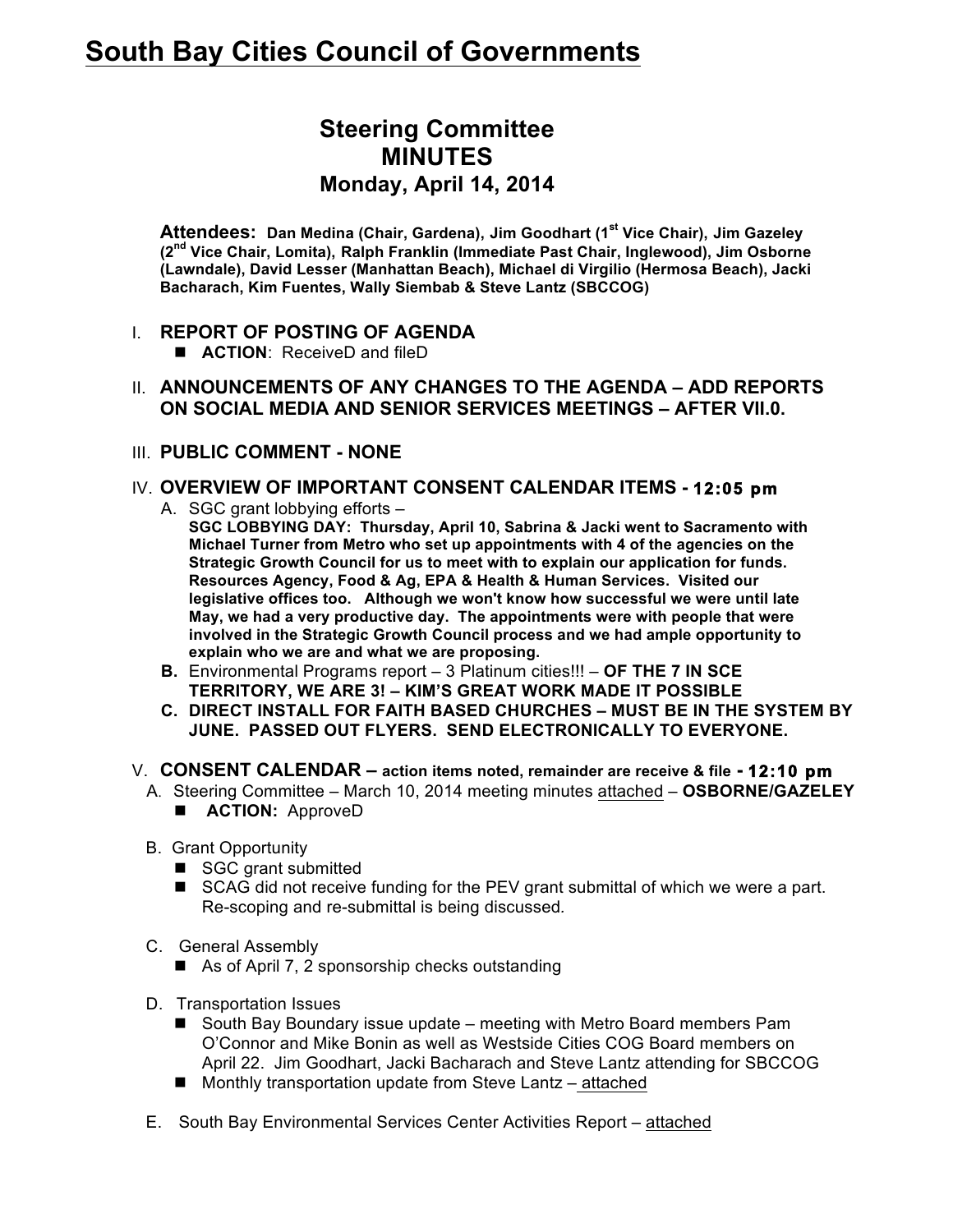- F. Drive the Future BEV project
	- The AQMD's lease on the BMW that they loaned us is up at the end of June so they are replacing it with a Honda Fit.
	- **E** Since we have so many people on the waiting list, we asked for the Honda Fit in April so that we could have 1 more household included than originally planned – utilizing 5 vehicles for two months until we return the BMW in June.

# VI. **ACTION ITEMS**

- G. Nominating Committee **12:15 pm**
	- It is time to appoint the annual Nominating Committee so that they can report at the May Board meeting.

! **ACTION:** AppointED Nominating Committee – MEMBERS **=**

**MEDINA/GOODHART/OSBORNE**

# **KNIGHT/GOODHART RE: MOTION TO APPROVE**

- H. Personnel **– 12:20 pm**
	- Contract position for the Deputy Executive Director **12:30 pm** 
		- Memo **INCLUDED**
		- ! **ACTION: VALIDATING STATUS QUO – RECEIVE AND FILE – DI VIRGILIO/GAZELEY**
	- Updated Job Descriptions attached
		- ! **SOME STYLISTIC CHANGES RE: # OF YEARS AND BACHELOR'S DEGREES AND SOME BETTER DELINEATION BETWEEN CLASSIFICATIONS**
		- ! **CHECK BONUS AND TAX STATUS. POSSIBLY CONSIDER POSSIBLE RAISE POOL IN THE FUTURE.**
		- **ACTION:** Recommend**ED** Board approval **PENDING LEGAL REVIEW KNIGHT/OSBORNE –** *4/18/14, Jenkins reviewed & had no changes*
- I. Legislative Advocacy **12:35 pm**
	- ! Legislative Matrix attached **– ADD SB 1262 RE: MEDICAL MARIJUANA**
	- ! **WORK WITH KIERNAN ON IMPACTS TO OUR CITIES OF HR 29 – HUGE POTENTIAL ON CITIES' EFFICIENCY**
	- ! **GAZELEY CONCERNED RE: MASSAGE BILL – AB 1147 – BIG PROBLEM**
	- ! **ACTION: RECOMMENDED APPROVAL TO THE BOARD OF THE LISTED POSITIONS – FRANKLIN/GOODHART**
	- ! April 30 PUC Day in Los Angeles attending for SBCCOG: David Lesser, Olivia Valentine, Jim Goodhart, Rob Beste, Ray Cruz, Jacki Bacharach
	- Legislative Breakfast May 14 **ISSUES TO DISCUSS MASSAGE, MARIJUANA & MB FUEL BILL?**
- J. Torrance Lending Library Agreement **12:45 pm**
	- Memo and MOU agreement attached
	- ! **ASK TORRANCE TO PUT THEM IN THEIR BRANCHES. ARE THEY IN THE INTERLIBRARY LOAN DATABASE?**
	- ! **MARKET THE COLLECTION ON OUR WEBSITE & IN THE E-NEWSLETTER**
	- ! **ACTION:** Recommend**ED** Board approval **LESSER/GAZELEY**
- K. Board meeting agenda development – **12:50 pm**
	- April draft agenda attached
	- May Annual Budget Review, Nomination of Officers
	- June Budget adoption, Election of Officers
	- $\blacksquare$  July Cost of Power Supply in the South Bay, cost and interconnections & SONGS effect & Future Energy Needs for the South Bay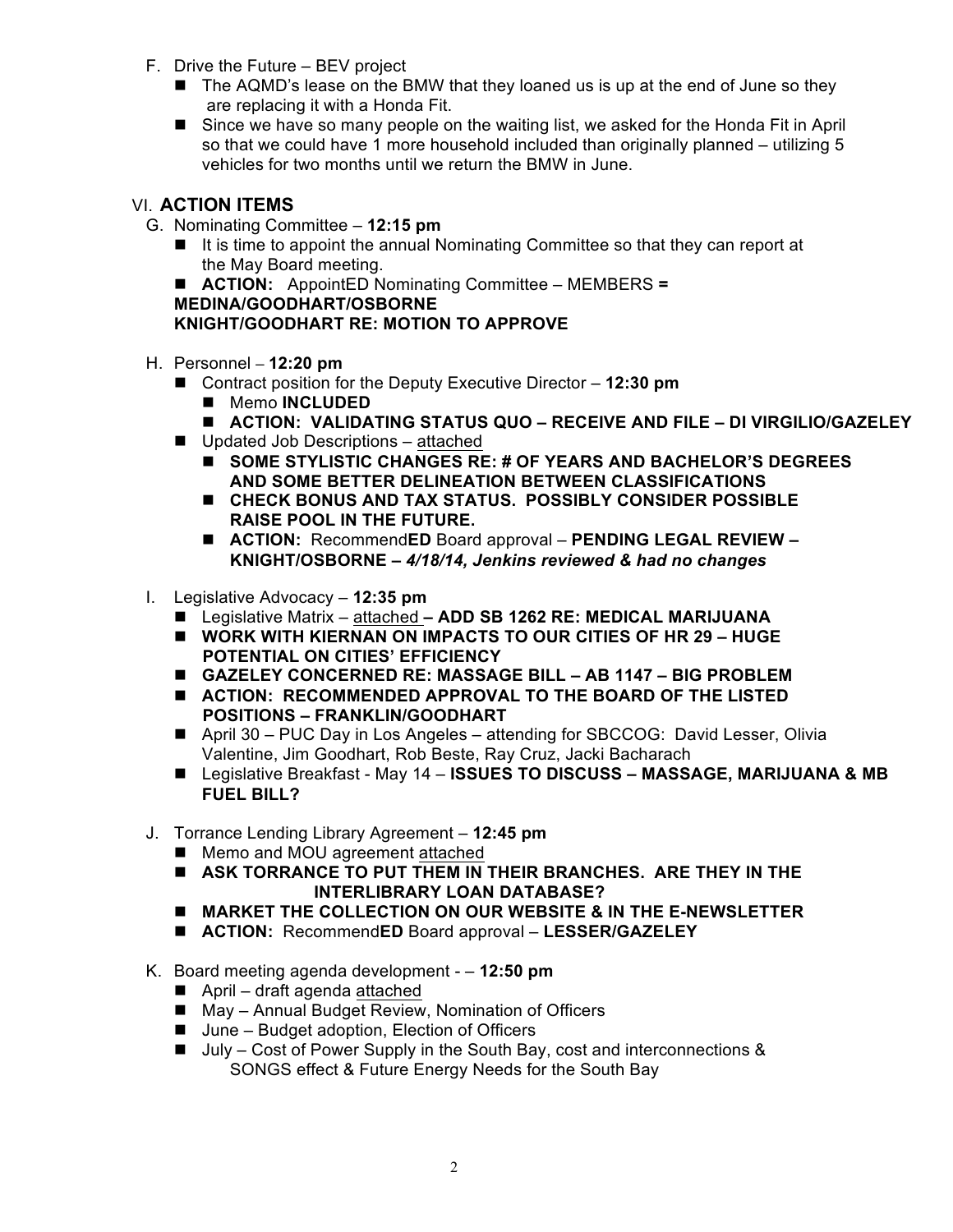- L. Crisis Communication Workshop **– 1:00 pm**
	- 2 years ago at the end of the General Assembly, we sponsored a crisis communication training for public officials in South Bay Cities. The Program Coordinator would like a letter of support regarding how we perceived the value of the **February 2012** training.
	- ! **FRANKLIN – EARTHQUAKE PREPAREDNESS/HOMELAND SECURITY**
	- ! **MEDINA – JOIN FORCES WITH CERT – WOULD BE VALUABLE BUT THIS IS FOR PUBLIC OFFICIALS**
	- ! **LESSER – EVERY MEMBER OF MB IS CERT CERTIFIED**
	- ! **ACTION: VALUABLE - SEND LETTER OF SUPPORT – KNIGHT/LESSER –** *letter e-mailed 4/18/14*
- M. Approval of Invoices available at the meeting **–** 1:05 pm
	- ! **ACTION:** ApproveD invoices for payment **FRANKIN/DI VIRGILIO**

#### **VI. STRATEGIC POSITIONING ITEMS/ANNOUNCEMENTS AND UPDATES**

- N.Sustainable South Bay Strategy Updates **– 1:10 pm**
	- Report on Toyota Forum re: Deployment of hydrogen fuel cell vehicle refueling infrastructure
		- ! **KNIGHT - OVERVIEW OF CAR MANUFACTURERS' PLANS AND INFRASTRUCTURE. PROMISING BUT STILL NOT READY FOR IMPLEMENTATION. FUEL CELL CARS OVER \$100,000 – TOO EXPENSIVE, NEED MORE FUELING STATIONS. LOTS OF FIRE RESTRICTIONS, ETC. CA 9 STATIONS IN THE SOUTH BAY NOW.**
		- ! **SIEMBAB – NEW TECHNOLOGY. WILL OPERATE JUST LIKE EXISTING VEHICLES AND STATIONS. ADOPTED POLICY OF THE BOARD IS MORE MULTI-MODAL AND RIGHT-SIZING OF VEHICLE USE. POSSIBLE CASE THAT WITH UBER AND LYFT MIGHT NEED LESS VEHICLES. THIS STRATEGY DOESN'T ADDRESS CONGESTION AS OURS DOES. CONSIDERING POSSIBLE HOME FUELING BUT THAT IS PROBLEMMATIC. CEC IS PUTTING \$20 MILLION INTO FUELING STATIONS THIS YEAR. FUNDS SPREAD THROUGH SEVERAL INITIATIVES – RELUCTANCE TO BET ON ONE STRATEGY.**
		- Report on Larry Kosmont's presentation on Economic Development After RDA presentation @http://www.kosmont.com/wp-content/uploads/2014/04/New-Toolsfor-Economic-Development-SCAG-2014-4-2-14-V3.pdf
			- ! **MESSAGE IS RE: ECONOMIC DEVELOPMENT - CAN DO WHAT YOU WANT BUT IS MUCH HARDER NOW. NEED TO BE SURGICAL. COMPLEX AND NEED EXPERTISE FOR ECONOMIC DEVELOPMENT. FULL EMPLOYMENT FOR CONSULTANTS.**
- O. South Bay Environmental Services Center Programs **1:25 pm**
	- SCE and SCG proposals for the 2015 budget year keep SBCCOG with the same goal as last year and a few thousand dollars more budget. Anticipated decision by the PUC – 6/12/14
	- Staff is in the process of changing all of the SBESC e-mail addresses to southbaycities.org addresses. E-mails sent to the old address will be re-routed
	- ! **BRING BACK MONUMENT SIGN ISSUE**
	- Reliability MURATSUCHI HAS FULL SET OF CITY REPORTS. REPORT **TO NEXT MEETING RE: APRIL 30 MEETING. COME TO THE MEETINGS WITH SOME CONSISTENCY WITH MESSAGE.**
- ! **SOCIAL MEDIA WG NEXT STEPS:**
	- **Sharing County RFP scope to develop social media policy and timeline**
	- **Considering goals and measures of success for social media use as well as target audiences**